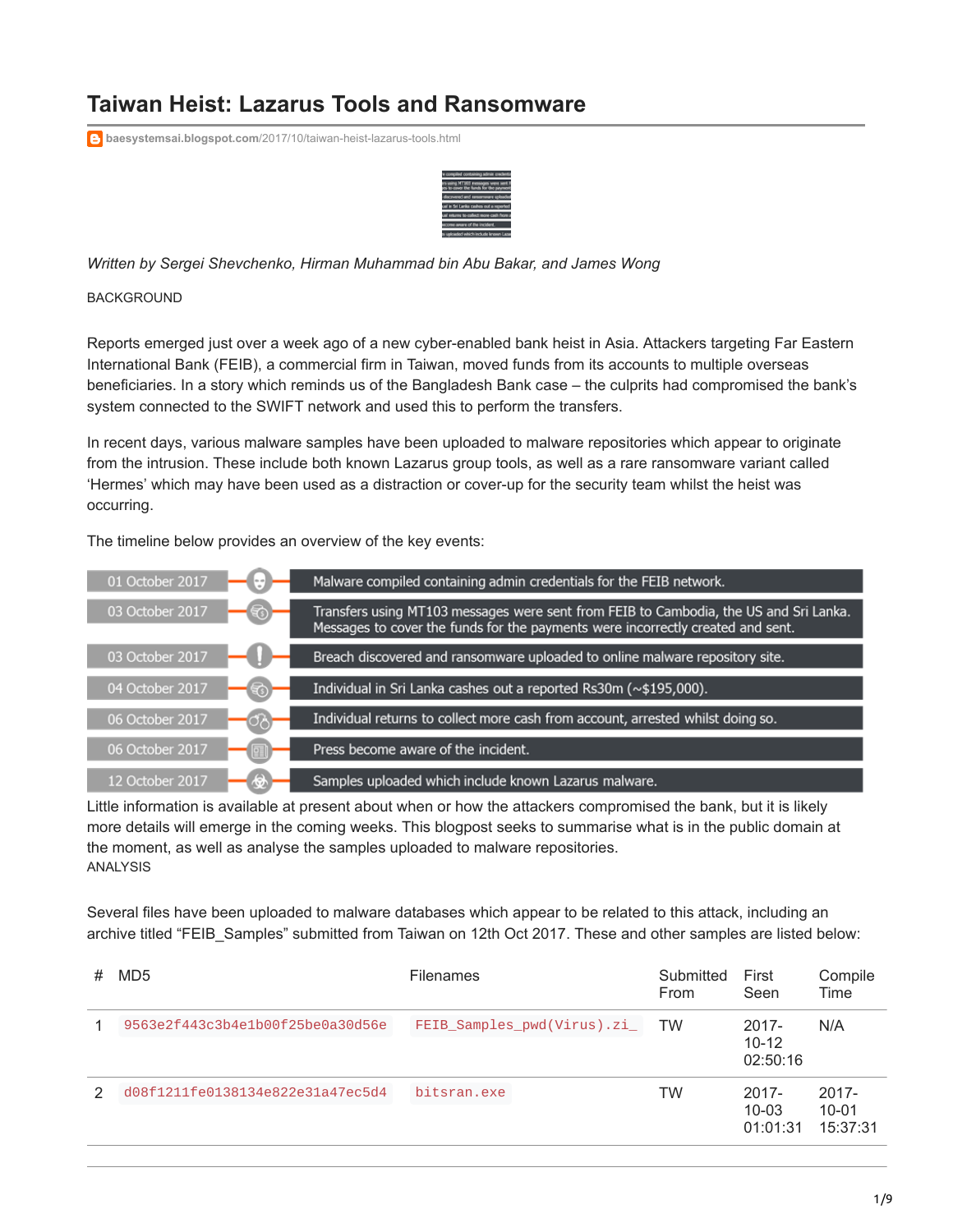| 3 | b27881f59c8d8cc529fa80a58709db36 | RSW7B37.tmp         |           | $2017 -$<br>$10 - 03$<br>01:01:37 | $2017 -$<br>$10 - 01$<br>11:34:07 |
|---|----------------------------------|---------------------|-----------|-----------------------------------|-----------------------------------|
| 4 | 3c9e71400b72cc0213c9c3e4ab4df9df | msmpeng.exe         | US        | $2017 -$<br>$10 - 07$<br>08:58:00 | $2017 -$<br>$02 - 20$<br>11:09:30 |
| 5 | 0edbad9e6041d43f97c7369439a40138 | FileTokenBroker.dll | <b>TW</b> | $2017 -$<br>$10 - 12$<br>02:50:15 | 2017-<br>$01 - 05$<br>01:11:33    |
| 6 | 97aaf130cfa251e5207ea74b2558293d | splwow32.exe        | <b>TW</b> | $2017 -$<br>$10 - 12$<br>02:50:15 | 2017-<br>$02 - 20$<br>11:09:30    |
| 7 | 62217af0299d6e241778adb849fd2823 | N/A                 | GB        | $2017 -$<br>$10 - 08$<br>03:32:47 | 2017-<br>09-21<br>09:27:43        |
| 8 | 0dd7da89b7d1fe97e669f8b4156067c8 | N/A                 | <b>MY</b> | $2017 -$<br>$03 - 14$<br>02:13:01 | $2017 -$<br>03-06<br>17:32:58     |
| 9 | 61075faba222f97d3367866793f0907b | N/A                 | MY        | $2017 -$<br>$02 - 16$<br>03:25:00 | $2017 -$<br>$02 - 10$<br>15:03:30 |

File #1 is the ZIP file containing samples #2-6 inside. Samples #2-4 were also separately uploaded by users in Taiwan and the US on the dates given above.

Samples #7-9 are older versions of the Hermes ransomware.

Malware Analysis – Sample #2; Bitsran loader / spreader

Sample #2 is designed to run and spread a malicious payload on the victim's network. On execution, the malware places a copy of itself into the location:

### C:\Windows\Temp\bitsran.exe

Next, the file establishes a persistence mechanism with the registry key:

HKLM\Software\Microsoft\Windows\CurrentVersion\Run

It sets the value of 'BITSRAN' to point to the executable in the Temp location above.

The malware then enumerates all processes, searching for specific anti-virus processes and attempts to kill these using the command line tool taskkill.

| Process Name  | <b>Process Description</b>                                      |
|---------------|-----------------------------------------------------------------|
| tmbmsrv.exe   | <b>Trend Micro Unauthorized Change Prevention Service</b>       |
| tmccsf.exe    | Trend Micro OfficeScan Common Client Solution Framework         |
| cntaosmgr.exe | Trend Micro OfficeScan Add-on Service Client Management Service |
| ntrtscan.exe  | Trend Micro OfficeScan NT RealTime Scan                         |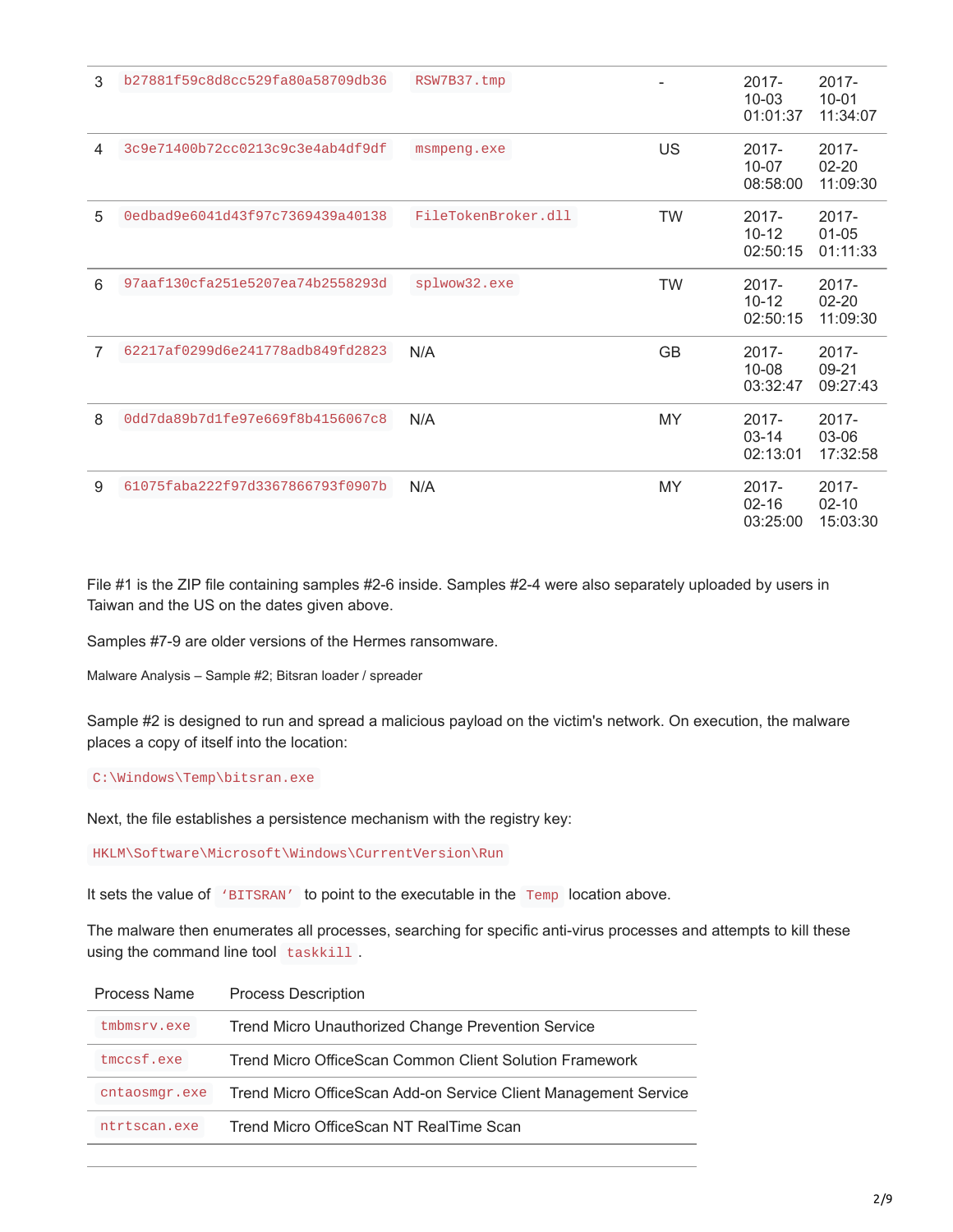| pccntmon.exe | Trend Micro OfficeScan Antivirus real-time scan monitor |
|--------------|---------------------------------------------------------|
| tmlisten.exe | Trend Micro OfficeScan NT Listener                      |
| tmpfw.exe    | Trend Micro OfficeScan NT Firewall                      |

Next, the process attempts to find an embedded 'IMAGE' resource with offset #110. If successful, this file is loaded into memory. When manually extracting this file, it can be seen to represent a pixelated bitmap (BMP) file.



However, further investigation reveals that the file is what is known as a 'Polyglot' file, whereby a file is contained within another file. Using a HEX viewer, it is possible to see that this file also contains a ZIP file (beginning at the 'PK' header), with the pixelated image above referencing the bytes of the file to be RGB values.

| $\leq$ image110.bmp $\times$ |  |  |  |  |  |  |                                                                |
|------------------------------|--|--|--|--|--|--|----------------------------------------------------------------|
|                              |  |  |  |  |  |  | 00000000 42 4D 36 30 00 00 00 00 00 00 36 00 00 BM606          |
|                              |  |  |  |  |  |  |                                                                |
|                              |  |  |  |  |  |  |                                                                |
|                              |  |  |  |  |  |  |                                                                |
|                              |  |  |  |  |  |  | 00000034 00 00 50 4E 03 04 14 00 02 00 08 00 A6. $\frac{1}{2}$ |
|                              |  |  |  |  |  |  | 00000041 26 42 4B 72 32 7B 41 67 2F 00 00 00 74 &BKr2{Aq/t     |
|                              |  |  |  |  |  |  | $0000004e 0000600110061612E74787455a a.txtU$                   |
|                              |  |  |  |  |  |  | 0000005b 54 0D 00 07 5F C6 D1 59 A6 DE D1 59 A6 T_YY.          |
|                              |  |  |  |  |  |  | 00000068 DE D1 59 ED 7C 0B 78 54 D7 75 EE D1 5B.Y.I.XT.u.      |
|                              |  |  |  |  |  |  | 00000075 E8 OD 48 E2 25 60 D0 83 37 92 60 04 06H. \.           |
|                              |  |  |  |  |  |  | 00000082 09 81 46 9A A7 A4 D1 BC 5F B2 78 CC FB F              |
|                              |  |  |  |  |  |  | $0000008f$ CC 68 1E D2 CC 19 8D 34 06 1B 5B A8 B1 .h4[         |

The contents of this resource is decompressed from offset 54, with the last 4 bytes of the file specifying the ZIP's file size in bytes. When successfully decrypted, the file is saved into the same directory as the initial executable. This takes the filename 'RSWXXXX.tmp', where 'XXXX' is randomly generated through the GetTempFileName function. Once written to disk, this process is created through the CreateProcess function. Sample #3 ( RSW7B37.tmp ) is an example of this file.

Whilst this additional payload is executing, the initial malware attempts to copy itself to other devices on the network. Two user accounts are hardcoded into the malware, and are used to establish connections to the C\$ SMB shares on Windows devices. These are the accounts:

| Account Name  | Account Password |  |  |
|---------------|------------------|--|--|
| FEIB\SPUSER14 | #ED{REMOVED}     |  |  |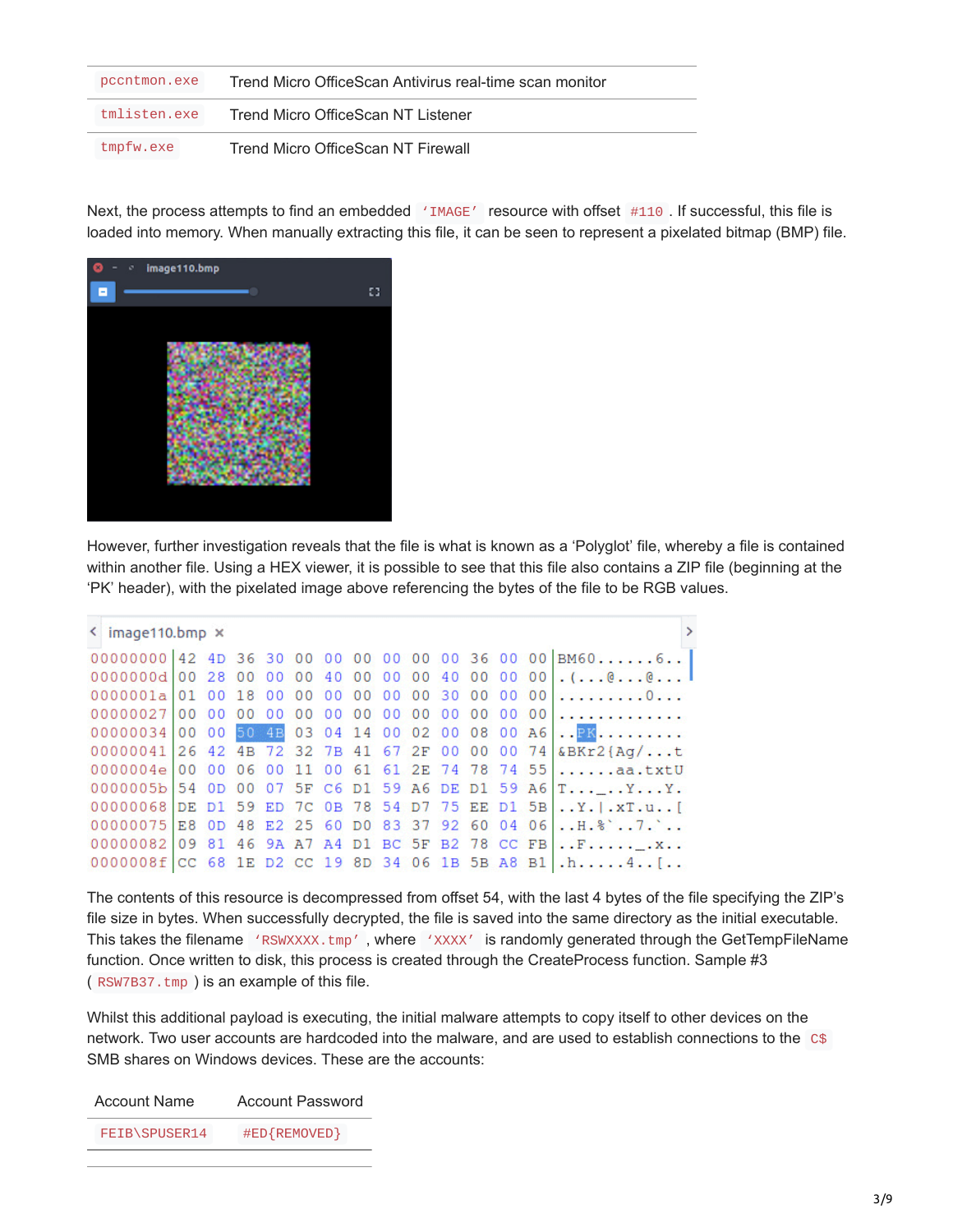Both accounts clearly relate to FEIB, though we couldn't confirm whether the credentials are valid or not. The SPUSER14 may be a Sharepoint user account whilst scomadmin likely corresponds to System Center Operations Manager admin – an account for managing machines in a data centre.

Instead of enumerating all devices on the network, the malware iterates through a hardcoded list of 5357 IP addresses, in the ranges:

 $• 10.49.*$ •  $10.50.*$  $\cdot$  10.51. $*$  $• 10.59.*$ 

It is assumed that previous reconnaissance was conducted by the actors on the internal network to identify active and responding devices, as well as capturing admin credentials for the network.

If a device successfully responds to a SMB packet on port 445, the malware copies itself to the  $C$$  network share using the provided credentials, writing the file to the location:

#### C:\Windows\Temp\bitsran.exe

If successful, a further command is executed using the same credentials, to create a scheduled task on the remote device with the name 'BITSRAN'. The full command executed is:

```
cmd.exe /c schtasks /create /tn "BITSRAN" /tr /s /u /p /st 00:00 /et 23:59 /sc minute /mo 1
/ru system /f
```
Malware Analysis – Sample #3, Dropped file / Hermes Ransomware

The dropped file is a variant of the Hermes ransomware.

The ransomware calls *GetSystemDefaultLangID()* to obtain language identifier for the system locale. It contains a list of three system language codes: 0x0419 (Russian), 0x0422 (Ukrainian), and 0x0423 (Belarusian). However, it only checks against the last two, and, if matching, the malware quits. Whether this is a false-flag or not is unknown.

The ransomware deletes the Volume Shadow Copies (a type of backup on Windows), using command:

vssadmin Delete Shadows /all /quiet

Following that, it deletes all VSS (Volume Shadow Copy Service) backup files (which include System Restore files) and orphaned shadows, by running commands below for the drives from C: , D: , E: , F: , G: , and H:

vssadmin resize shadowstorage /for=%DRIVE% /on=%DRIVE% /maxsize=401MB vssadmin resize shadowstorage /for=%DRIVE% /on=%DRIVE% /maxsize=unbounded

The trick above is called *"pulling the carpet"* as it [forces](http://backupchain.com/i/how-to-delete-all-vss-shadows-and-orphaned-shadows) Windows to voluntarily dump all shadows due to lack of space.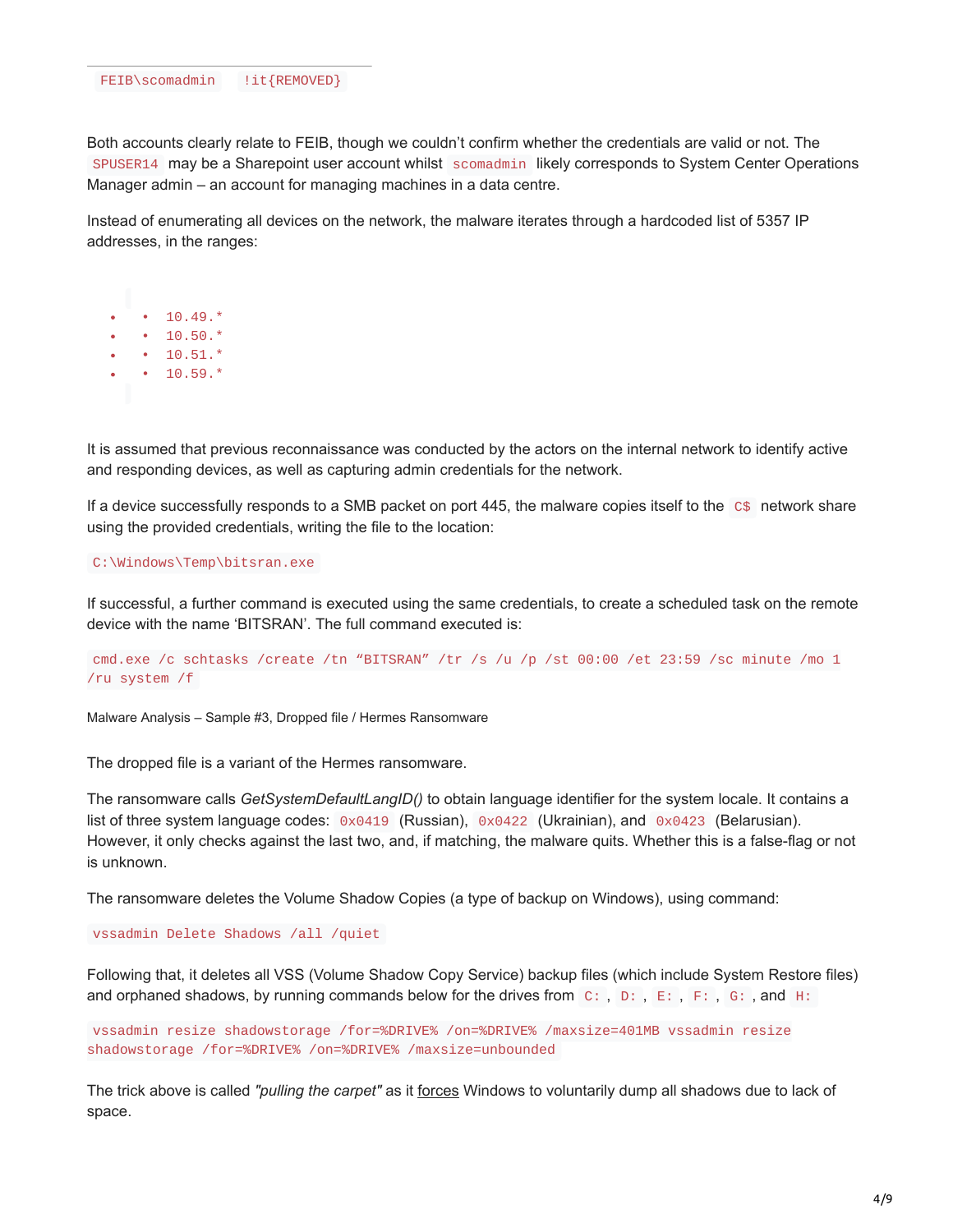The ransomware then recursively deletes all backup files from the drives  $C:$ ,  $D:$ ,  $E:$ ,  $F:$ ,  $G:$ , and  $H:$ , having the following extensions:

|  | *.VHD         |
|--|---------------|
|  | $*$ .bac      |
|  | *.bak         |
|  | *.whcat       |
|  | *.hkf         |
|  | Backup*.<br>* |
|  | backup*.*     |
|  | *.set         |
|  | *.win         |
|  | *.dsk         |
|  |               |

Using Windows CryptoAPI platform, the malware creates an exchange key pair, and then exports the 2,048-bit public RSA key into an external file called PUBLIC.

The ransomware then enumerates both local and network resources, and encrypts files using AES256 algorithm.

Each encrypted directory will have a ransom note left in it:

HERMES 2.1 RANSOMWARE radical edition All your important files are encrypted Your files has been encrypted using RSA2048 algorithm with unique public-key stored on your PC. There is only one way to get your files back: contact with us, pay, and get decryptor software. You have "UNIQUE\_ID\_DO\_NOT\_REMOVE" file on your desktop also it duplicated in some folders, its your unique idkey, attach it to letter when contact with us. Also you can decrypt 3 files for test. We accept Bitcoin, you can find exchangers on https://www.bitcoin.com/buy-bitcoin and others. Contact information: BM-2cVcZL1xfve1yGGKwEBgG1ge6xJ5PYGfGw@bitmessage.ch reserve: BM-2cT4U1vBdjfqKDeWMEXgCWs9SfnMK1GLTF@bitmessage.ch

Malware Analysis – Samples #4 and #6, Lazarus malware

Sample #4 ( msmpeng.exe ) is packed with Themida to hamper analysis under a debugger, a monitoring application, or a virtual machine.

Once fully unpacked in memory, it appears to be an x86 variant of the fdsvc.dll backdoor described in our February [blogpost](http://baesystemsai.blogspot.com/2017/02/lazarus-false-flag-malware.html) "Lazarus' False Flag Malware". This malware was discovered on networks in Poland and Mexico, following a series of watering-hole attacks.

Just like before, the backdoor uses several transliterated Russian words to either indicate the state of its communication or issue backdoor commands:

| State/Command | Translation from Russian Meaning |                             |  |  |
|---------------|----------------------------------|-----------------------------|--|--|
| Nachalo       | beginning                        | start communication session |  |  |
| ustanavlivat  | to set                           | handshake state             |  |  |
| poluchit      | to receive                       | receive data                |  |  |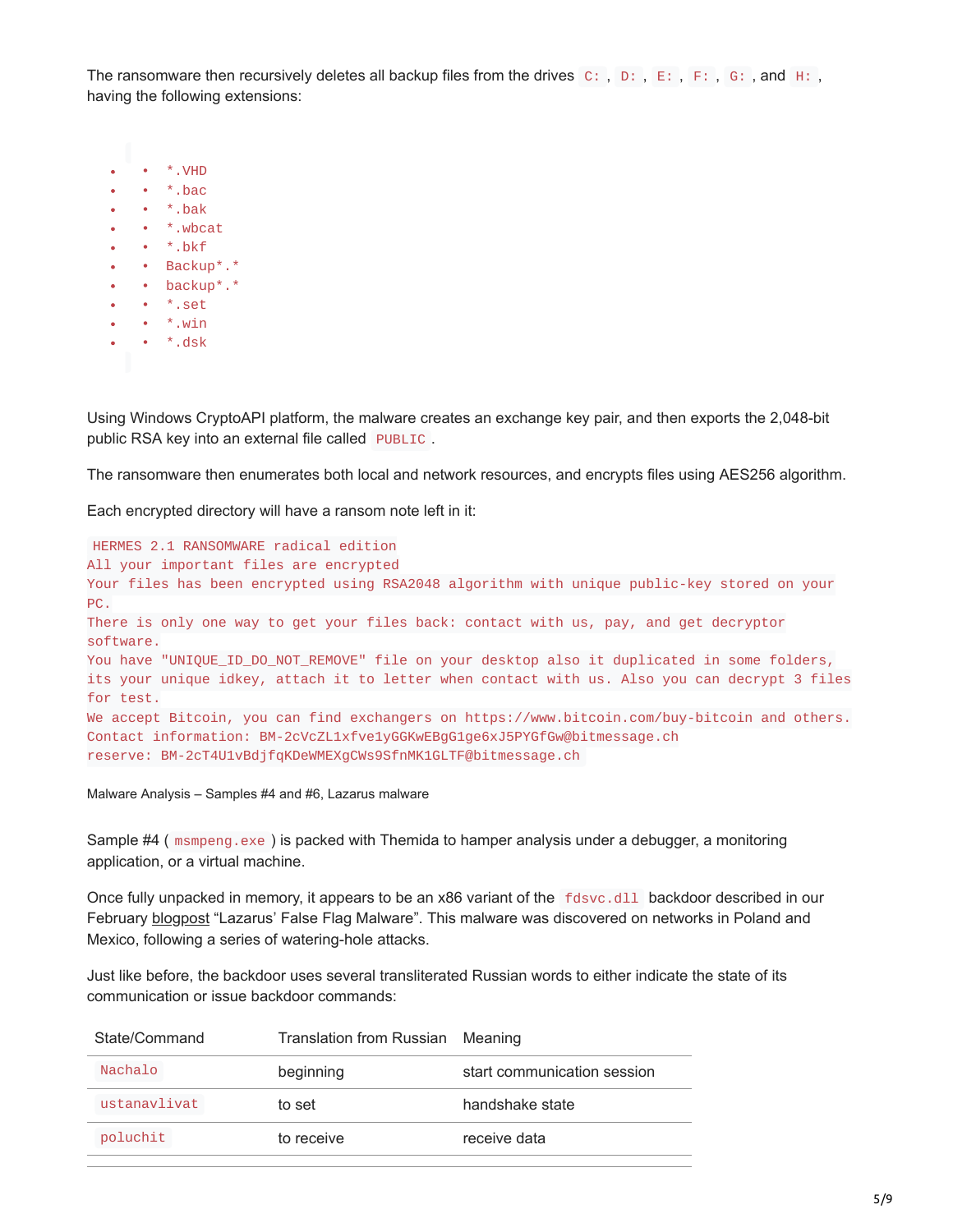| pereslat            | to send           | send data                      |
|---------------------|-------------------|--------------------------------|
| derzhat             | to maintain       | maintain communication session |
| vykhodit            | to exit           | exit communication session     |
| kliyent2podklyuchit | client to connect | client is ready to connect     |

Sample #6 (  $splwow32.exe$  ) is the same backdoor, only it's not packed.

Both sample #4 and #6 have the same time stamp: 20 February 2017, 11:09:30. It appears that sample #6 was actually obtained by packing sample #4 with Themida (potentially, to avoid detection), as code/data found in both samples is identical.

The backdoor expects a command line parameter that specifies remote C&C address and port number. If it is executed with no command-line parameters, it quits.

The specified command-line parameter is decrypted, using some basic character manipulations and applying XOR with 2 keys:

```
0x517A4563 ( "QzEc" )
0x77506F66 ( "wPof" )
```
The decrypted string is expected to delimit C&C address and port number with the ":" character. Multiple C&Cs can be delimited with the  $''$ |" character.

If the backdoor finds no valid pair of C&C address and port number delimited with the ":" character, it quits.

Otherwise, it starts polling the remote C&C for a remote task to execute. Each polling attempt starts from a state "Nachalo" ("start communication session"), with a 3 second delay between each attempt to connect to the C&C.

Each connection attempt starts from a state called "kliyent2podklyuchit" ("client is ready to connect").

If the backdoor fails to connect five times, or if it connects, but the task it receives is "vykhodit" ("exit communication session"), then the backdoor will quit. Otherwise, it will execute the remote command, effectively giving the attackers full control over the compromised system. After the execution, the polling cycle continues.

Malware Analysis – Sample #5

FileTokenBroker.dll is a DLL, installed as a service under the svchost.exe (netsvcs) service host.

Once loaded as a service DLL, the DLL's export *ServiceMain()* is called. The DLL then constructs a file name that consists of the host process name, formatted as:

%SYSTEM%\en-US\[HOST\_PROCESS\_NAME\_NO\_EXTENSION].dll.mui

For example, if the DLL is loaded into the address space of svchost.exe , the constructed filename will be:

c:\windows\system32\en-US\svchost.dll.mui

Another possible name is:

c:\windows\system32\en-US\netsvc.dll.mui

The DLL then reads this file, and decrypts it with a running XOR mask. Once decrypted, it further reads an RC4 key from it, and decrypts it with the RC4 algorithm.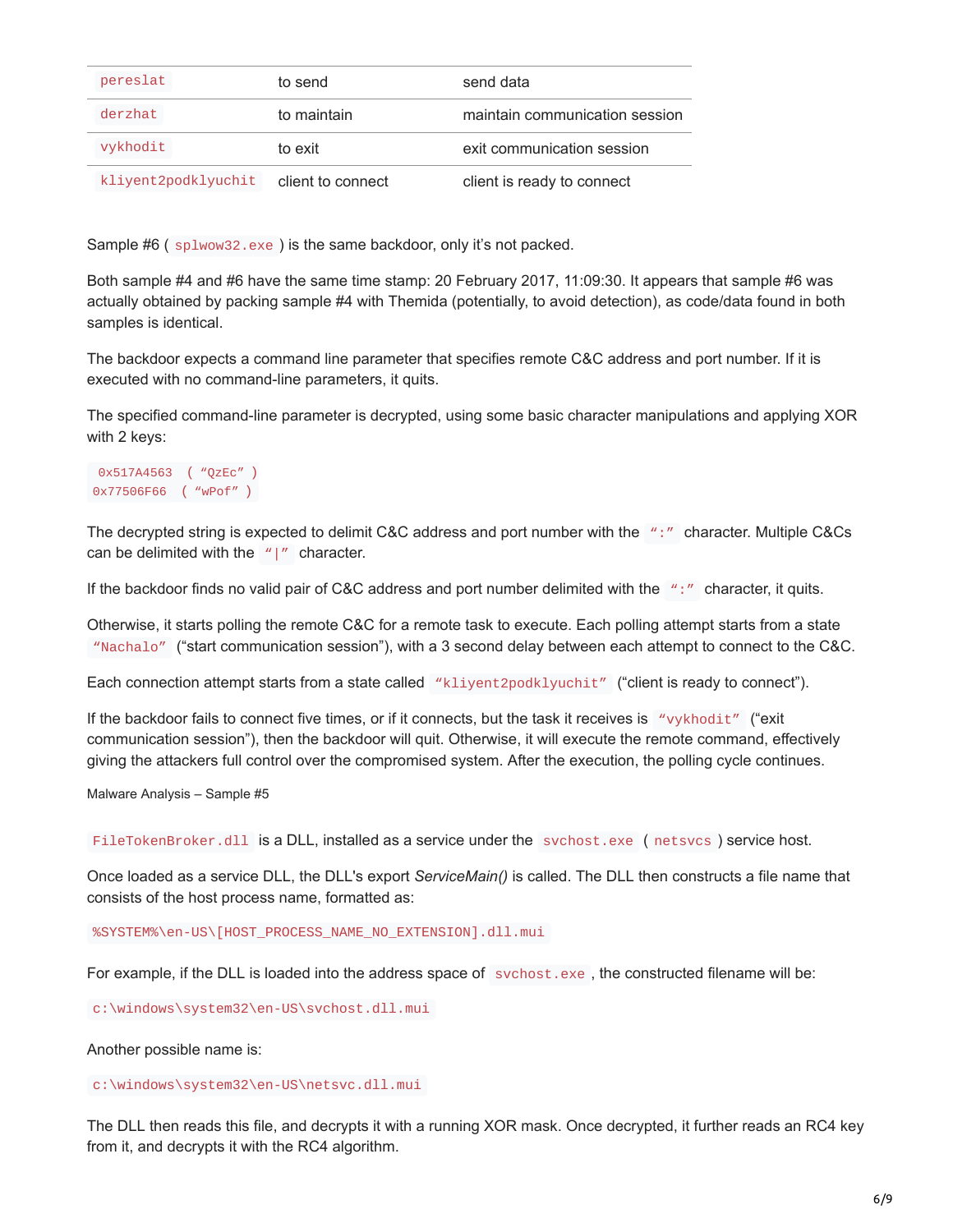The decrypted file will contain a hash, so the DLL checks the hash as well to make sure the integrity of the decrypted file is intact.

A fully decrypted file is then parsed as a PE file, and loaded as a DLL.

Hence, FileTokenBroker.dll decrypts and executes a payload that is created by an external dropper or is implanted by the attackers.

The %SYSTEM%\en-US directory will have multiple system files in it, so it is chosen to blend the encrypted payload file with the other legitimate system files. Unlike other \*.dll.mui files in %SYSTEM%\en-US directory that are MZ files, the encrypted payload is not an MZ file.

Malware Analysis – Samples #7, #8, and #9, Further Hermes malware

Samples #7, #8, and #9 relate to previous instances of Hermes ransomware.

Malware of this category is typically widespread, but in the case of Hermes it seems relatively rare. This is suspicious in itself and reminds us of WannaCry – another rarely observed ransomware. Further analysis is ongoing to understand the history of this malware variant.

**Transactions** 

Through working with trusted partners, we have been able to get insight into the transactions made as part of the heist. The transactions consisted of two common SWIFT message types, **MT103** and **MT202COV** .

**MT103** messages are used for normal, cross border, cash transfers which would typically request funds be transferred into a personal or company beneficiary account. **MT103** messages can be used on their own, or can be coupled with a cover message; **MT202COV** is used to order the movement of funds to the beneficiary institution via another financial institution/Intermediary Bank.

In this heist the attackers created **MT103** messages to transfer funds to Cambodia, the US, and Sri Lanka. In addition to the **MT103** messages, the attackers created **MT202COV** messages; the content of these messages was syntactically correct but the values in specific fields were wrong. As a result, they were received by the intermediary bank but had no further influence on the funds transferred to the beneficiary accounts.

Reports of \$60M being stolen appear to be due to confusion over these latter messages, and the amounts actually stolen were considerably lower. Most of these appear to have been recovered.

Further details of the destination accounts within Sri Lanka have emerged in open source. The money had been transferred to the Bank of Ceylon in Sri Lanka on 3 October. The following day, an individual in Sri Lanka allegedly [withdrew](https://visitsrilanka.com/news/hack-on-taiwanese-bank-sri-lankan-suspect-arrested-another-in-hiding-newsfirst/) RS 30m (about \$195K). Two days after that, the same individual returned to withdraw a further RS 8m, but was arrested when he arrived at the bank. Sri Lankan police have since arrested another individual and a further suspect is wanted by Sri Lankan law enforcement.

## **CONCLUSIONS**

It has been over a year since the last activity on a payments system from the attackers behind the infamous Bangladesh Bank heist. Lazarus, the prime suspects, have been busy nonetheless – targeting Bitcoin in various ways, as well as other intrusions into banks such as in Poland and Mexico (albeit without evidence of targeting payment systems). In one of these cases we and other [researchers](https://securelist.com/lazarus-under-the-hood/77908/) were able to observe infrastructure in North Korea controlling the malware – further clues as to the origins of these attackers.

The attack this month on Taiwanese Far Eastern International Bank has some of the hallmarks of the Lazarus group: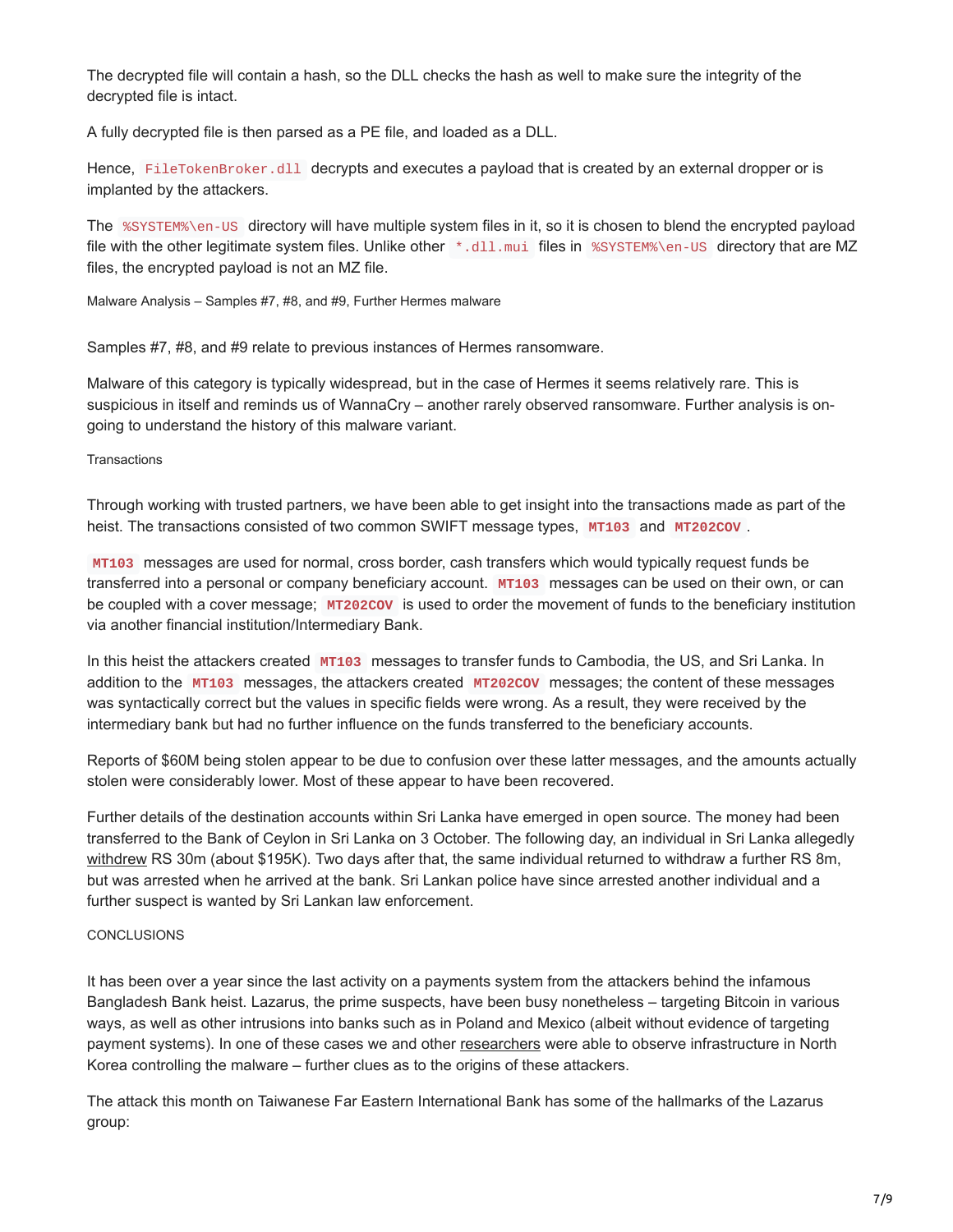- • Destination beneficiary accounts in Sri Lanka and Cambodia both countries have been used previously as destinations for Lazarus' bank heist activity;
- Use of malware previously seen in Lazarus' Poland and Mexico bank attacks. Where these files were found and the context of their use needs to be confirmed, but could provide a crucial attributive link;
- Use of unusual ransomware, potentially as a distraction.

Despite their continued success in getting onto payment systems in banks, the Lazarus group still struggle getting the cash in the end, with payments being reversed soon after the attacks are uncovered. The group may be trying new tricks to disrupt victims and delay their ability to respond – such as different message formats, and the deployment of ransomware across the victim's network as a smokescreen for their other activity. It's likely they'll continue their heist attempts against banks in the coming months and we expect they will evolve their modus operandi to incorporate new ways of disrupting victims (and possibly the wider community) from responding.

More work needs to be done to identify how FEIB was attacked, whether further custom tools were involved, confirm the context of the Lazarus malware in the intrusion, and where else this Hermes ransomware has been seen.

Assuming Lazarus are indeed back to targeting bank payment systems, this will serve to emphasize the importance of network hardening and controls frameworks being pushed by the [industry](https://www.swift.com/myswift/customer-security-programme-csp) at present.

## RECOMMENDATIONS

Some general network hardening and monitoring lessons can be taken from this:

- Firewall off SMB (445) for internal computers. If access to this service is required, it should be permitted only for those IP's that require access. i.e. 445 is required for SCOM to push an agent install, therefore 445 should only be allowed from that source server;
- Application blacklisting should be implemented to prevent the use of tools such as vssadmin.exe, cmd.exe , powershell.exe and similar;
- • File Integrity Monitoring should be considered and configured to monitor file creations in "trusted" locations such as the System32 directory. This can also be used to monitor deletes, with an alert configured to fire on excessive deletes in a row;
- Windows Security Event logs should be monitored to capture Scheduled Task creation events Event ID 4698 ;
- Registry Auditing should be enabled and monitored to capture any additions to HKLM\Software\Microsoft\Windows\CurrentVersion\Run ;
- Excessive use of known administrative privilege accounts should be alerted on specifically in a "one to many" behavioural configuration. i.e. is one specific IP connecting to a large number of devices using the same credentials in a short period of time;
- • Ensure privileged accounts have a complex password that does not include any part of the username, or application it relates to.

Additional longer term recommendations for financial institutions:

- • Practice incident response scenarios which include complex attacks combining covert payment fraud and overt network disruption through ransomware, DDoS, network downtime, etc.
- • Ensure that you are progressing towards being able to attest against the SWIFT 27 controls. For more information see: http://www.baesystems.com/en/cybersecurity/swift-customer-security-programme

APPENDIX A – INDICATORS OF ATTACK